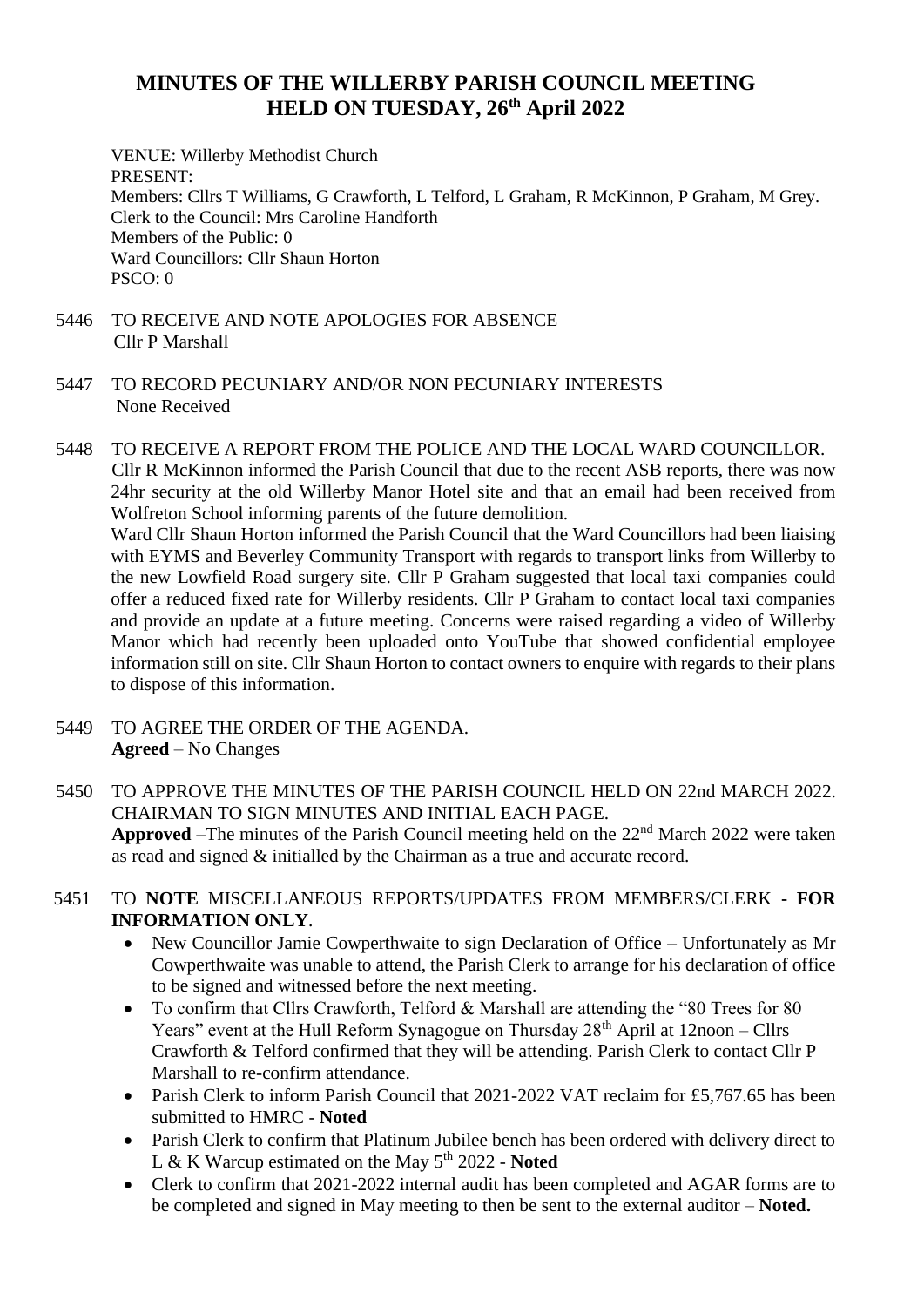- 5452 TO CONSIDER/APPROVE PROPOSALS FOR CHRISTMAS EVENT/TREE LOCATION. **Approved –** A proposal was put forward by Cllr L Telford for an alternate location for a Christmas light switching on event. A vote was taken, and the Parish Council **resolved to approve** the location of the Star Inn for the Parish Council's 2022 Christmas tree and associated event. Parish Clerk to add project to September's agenda for further planning. Cllr P Graham enquired to the possibility of planting a living Christmas tree on the Parkway Roundabout. The Parish Clerk confirmed that the Parish Council had already agreed and approved the 2022 festive decoration of the current tree on the Parkway roundabout by an external company (Min ref:5364)
- 5453 TO CONSIDER/APPROVE REPLACEMENT OF GORTON ROAD LITTER BIN (SUBJECT TO APPROVAL OF QUOTATIONS) **Approved** – The Parish Council resolved to approve the replacement of a replacement litter bin on Gorton Road. Parish Clerk to contact ERYC for quotation to add to future agenda for approval.

5454 TO CONFIRM ATTENDEES AT WILLERBY CARR LANE "JUBILEE DAY" ASSEMBLY ON THE 27TH MAY AT 2.30PM. TO CONSIDER USAGE OF ANY SURPLICE PLATINUM JUBILEE BOOKMARKS.

It was confirmed that the Parish Clerk and Cllrs Williams, Crawforth, Telford, L Graham, P Graham, & Gray will be attending the Jubilee Day assembly. Parish Clerk to contact Willerby Carr Lane to inform them of attendees. The Parish Council considered the usage of any surplice bookmarks and **resolved** that they should be left with the school.

- 5455 TO RECEIVE A REPORT ON THE YOUNG CHILDREN'S PLAYGROUND. Cllr G Crawforth provided the Parish Council with a report on the playpark and confirmed that litter from the school was still an issue.
- 5456 TO NOTE OUTSTANDING MATTERS WITH ERYC
	- Awaiting permission regarding heritage trail board locations from planning dept **Noted** The Parish Clerk informed the Parish Council that a grant application to the National Lottery Community Fund had been submitted in relation to this project.
- 5457 TO REVIEW THE LIST OF CORRESPONDENCE RECEIVED SINCE LAST MEETING:
	- Email update regarding Willerby & Swanland Surgery 23.03.22 **Noted**
	- ERSCP Newsletter 29.03.22 **Noted**
	- Environment Agency Newsletter 06.04.22 **Noted**
	- NHS East Riding of Yorkshire CCG update 08.04.22 **Noted**
- 5458 TO PRESENT A REPORT ON ACCOUNTS TO THE END OF MARCH 2022 AND APPROVE THE SCHEDULE OF PAYMENTS FOR APRIL. CHAIRMAN & RFO TO SIGN SCHEDULE OF PAYMENTS.

**Approved.** The Parish Clerk confirmed that balance of the Current Account stands at £27,067 with £3,150 in the Reserve account. Payments this month include payment to Corido for Platinum Jubilee Bench & payment to RC Brady for Platinum Jubilee bookmarks, HMRC 4<sup>th</sup> Quarter PAYE payment, payment to Royal Mail for annual PO Box fee, payment to Zurich Insurance for 2022- 2023 Insurance premium & payment to Trevor Green for 2021-2022 Internal Audit fees. The Parish Clerk noted that the Insurance Premium had increased from 2021-2022 due to the addition of damage cover to the Playpark equipment onto the policy.

5459 TO CONFIRM THE DATE AND TIME OF THE NEXT PARISH COUNCIL MEETING TUESDAY 17TH MAY 2022, AT THE METHODIST CHURCH BUILDING FROM 7PM – **ANNUAL PARISH MEETING** TUESDAY 24TH MAY 2022 AT THE METHODIST CHURCH BUILDING FROM 7PM – **ANNUAL COUNCIL MEETING**